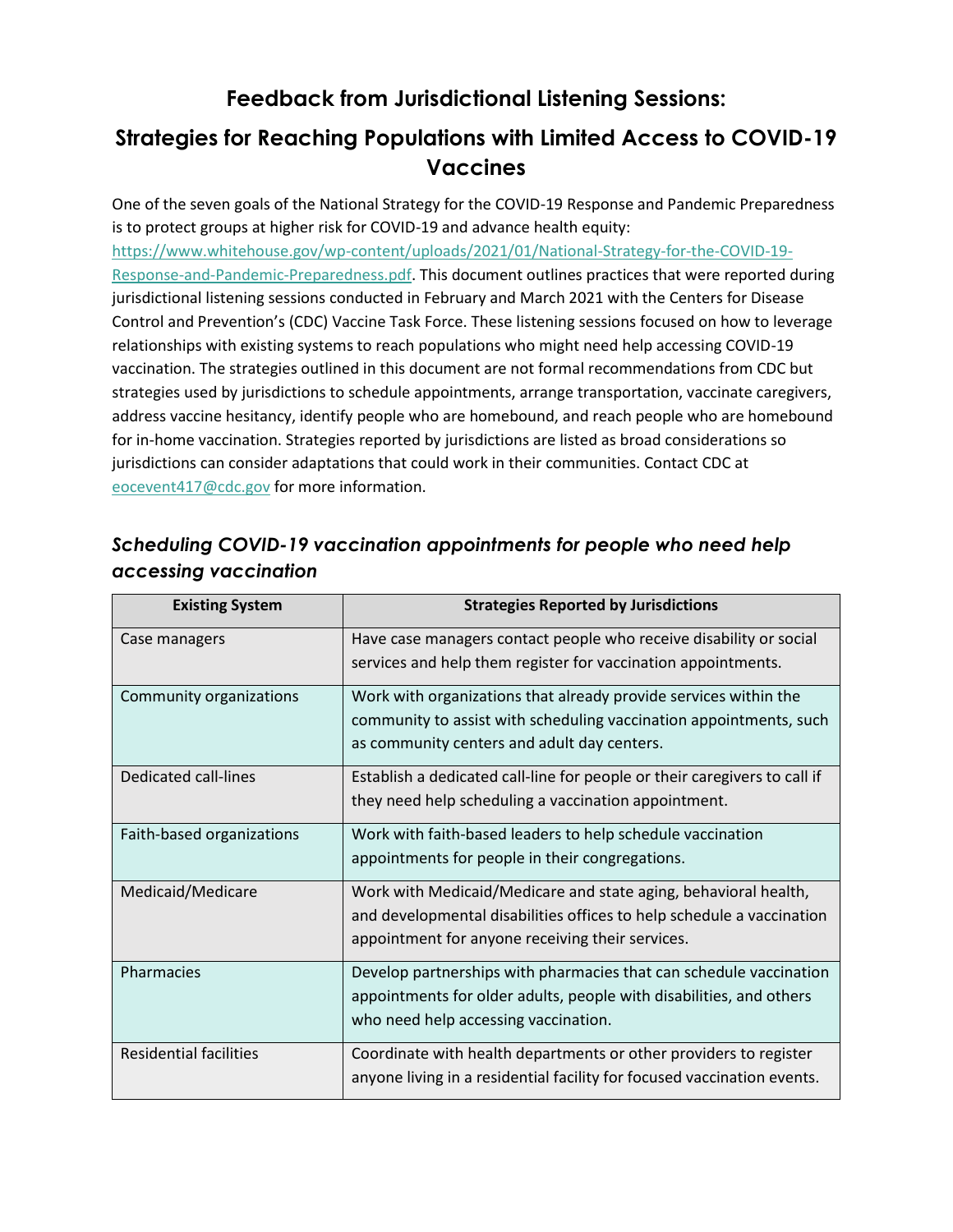## *Arranging transportation to a COVID-19 vaccination appointment for people who need help accessing vaccination services*

| <b>Existing System</b>       | <b>Strategies Reported by Jurisdictions</b>                        |
|------------------------------|--------------------------------------------------------------------|
| Caregiver services           | Discuss ways to allow caregiver reimbursement for transporting     |
|                              | people with disabilities to vaccination appointments.              |
| Community organizations      | Work with organizations that already provide accessible            |
|                              | transportation to take people to vaccination appointments.         |
| Department of Transportation | Work with the Department of Transportation to offer free public    |
|                              | transportation to vaccination sites.                               |
| Faith-based organizations    | Partner with faith-based leaders to arrange transportation for     |
|                              | people in their congregations to vaccination sites.                |
| Medicaid/Medicare            | Remind eligible recipients about the non-emergency medical         |
|                              | transportation benefit to arrange transportation to a vaccination  |
|                              | appointment.                                                       |
| Non-emergency services       | Partner with non-emergency medical units to provide accessible     |
|                              | transportation to vaccination sites.                               |
| Personal transport companies | Connect with personal transport companies to develop a program     |
|                              | to transport people in wheelchairs to vaccination sites.           |
| Ride-share services          | Collaborate with ride-share services to transport people who might |
|                              | need help accessing vaccination sites.                             |

## *Vaccinating paid and unpaid caregivers, including family members, who care for older adults and people with disabilities*

| <b>Existing System</b> | <b>Strategies Reported by Jurisdictions</b>                                                                                                                                     |
|------------------------|---------------------------------------------------------------------------------------------------------------------------------------------------------------------------------|
| In-home vaccination    | Consider vaccinating family members and other caregivers at the<br>same time when vaccinating people who are homebound or<br>isolated.                                          |
| Vaccination events     | Partner with providers to host focused vaccination events<br>conveniently located for people who might need help accessing<br>vaccination and their paid and unpaid caregivers. |
| Vaccination plans      | Consider approaches to facilitate vaccinations of paid and unpaid<br>caregivers who care for older adults and people with disabilities in<br>jurisdictional plans.              |
| Vaccination waivers    | Offer state authorized vaccination waivers for providers to be able<br>to vaccinate caregivers at the same time they vaccinate older adults<br>and people with disabilities.    |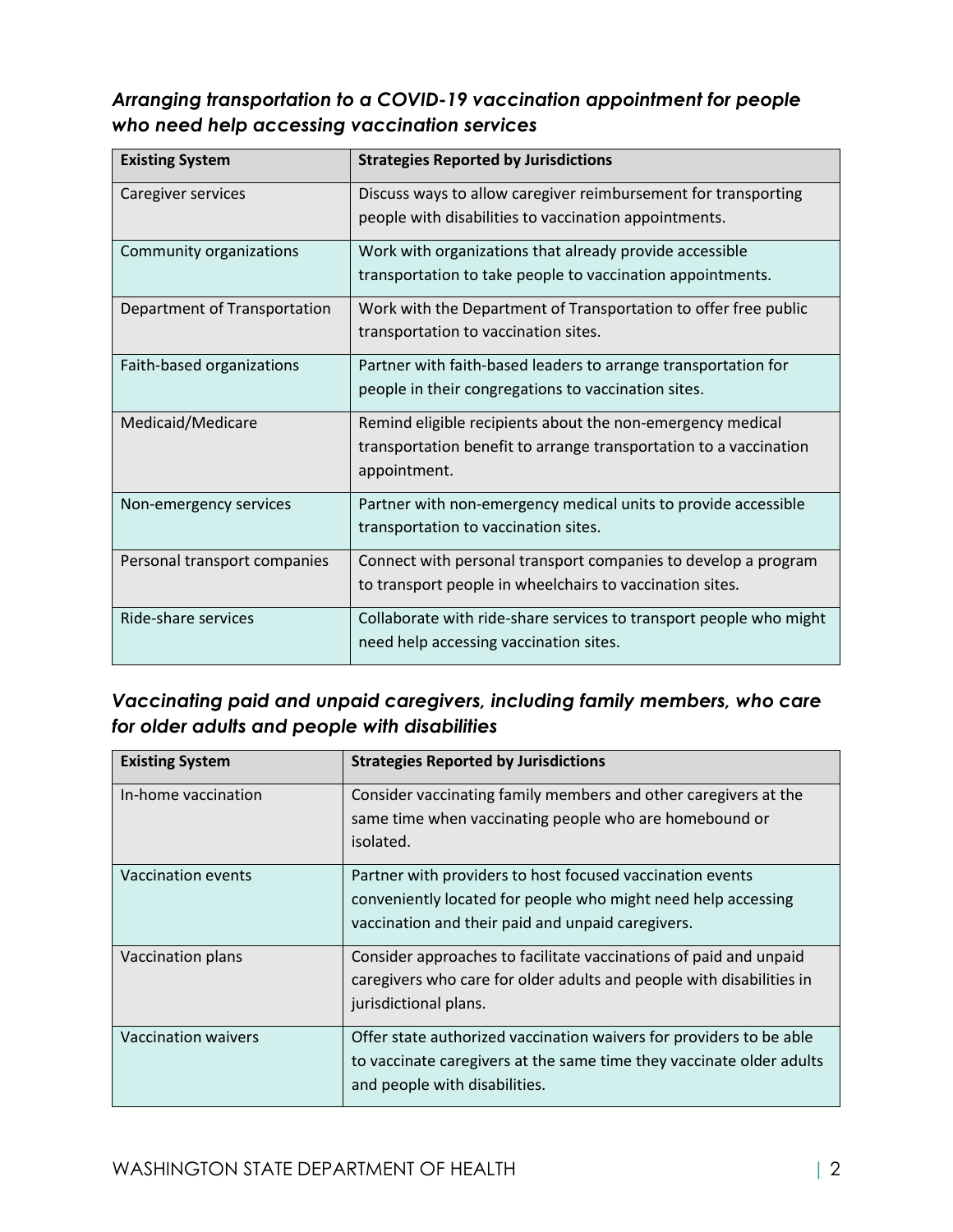| <b>Existing System</b>     | <b>Strategies Reported by Jurisdictions</b>                                                                               |
|----------------------------|---------------------------------------------------------------------------------------------------------------------------|
| Community town halls       | Schedule community town halls to present COVID-19 vaccine<br>information and respond to community questions and concerns. |
|                            |                                                                                                                           |
| <b>Faith-based leaders</b> | Ask faith-based leaders to discuss COVID-19 vaccination with their                                                        |
|                            | congregations, including importance, safety, and efficacy.                                                                |
| Healthcare providers       | Provide healthcare providers with accessible resources to help                                                            |
|                            | encourage dialogue with patients about COVID-19 vaccination.                                                              |
| Peer-to-peer messages      | Engage people who might need help accessing vaccination and their                                                         |
|                            | caregivers to share their COVID-19 vaccination experience with                                                            |
|                            | peers in the community.                                                                                                   |
| Vaccine ambassadors        | Recruit vaccine ambassadors who are trusted messengers to                                                                 |
|                            | advocate for COVID-19 vaccination in the local community.                                                                 |

### *Addressing COVID-19 vaccine hesitancy among people who need help*

### *Identifying people who are homebound or isolated for COVID-19 vaccination*

| <b>Existing System</b>            | <b>Strategies Reported by Jurisdictions</b>                         |
|-----------------------------------|---------------------------------------------------------------------|
| Aging/disability service agencies | Work with local Area Agencies on Aging and Centers for              |
|                                   | Independent Living to identify people who are homebound.            |
| Community organizations           | Solicit Meals on Wheels and other organizations to work with local  |
|                                   | health departments to help identify people who are homebound.       |
| Faith-based organizations         | Work with leaders within faith-based organizations to identify      |
|                                   | people who are homebound within their congregations.                |
| Medicaid/Medicare                 | Work with Medicaid/Medicare and state aging, behavioral health,     |
|                                   | and developmental disabilities offices to identify clients who need |
|                                   | nursing home level of care, but who are living in the community.    |
| Self-identification               | Establish a dedicated call-line for people or their caregivers who  |
|                                   | identify as homebound if they need to schedule in-home              |
|                                   | vaccination.                                                        |